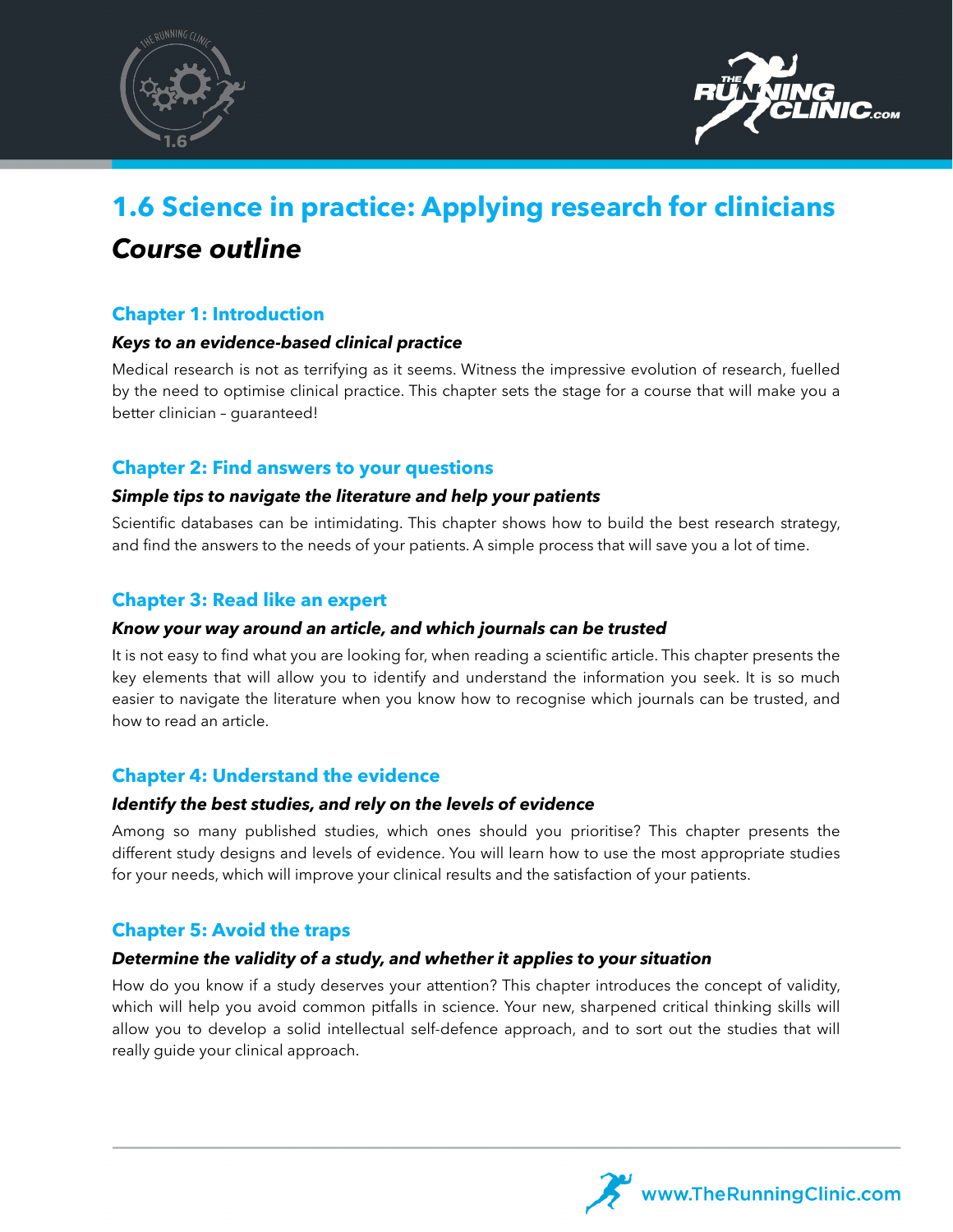## **Chapter 6: Differentiate between association, correlation and causation**

#### *Learn how different studies can help you in different ways*

It is not always easy to understand how different factors interact in the medical field. This chapter sheds light on the key differences between prospective and cross-sectional studies, and highlights how each design can contribute to improving your clinical practice. No more confusion!

## **Chapter 7: Make the right diagnosis**

#### *Identify the best tests to better orientate your treatments*

There are so many tests that it can become difficult to navigate. This chapter shows how to choose which ones will effectively determine the source of pain in your patients, and which ones should be left out. With a better diagnostic reasoning, your treatment approach will certainly gain in efficiency.

## **Chapter 8: Find the best treatment**

#### *Your patients deserve it*

The amount of treatment options can be overwhelming. After this chapter, you will be able to identify which treatments to prioritise, and whether a new approach is actually beneficial, or rather misleading. Optimise your clinical approach, and your patients will thank you.

## **Chapter 9: Monitor progress in your patients**

#### *Determine if your treatment approach is on the right track*

Which measuring tools should you choose, and how should you use them? This chapter allows you to target the best questionnaires and instruments to monitor the progress of your patients. With the right measuring tools, you will know if your treatment approach is on the right track.

## **Chapter 10: Review the literature**

#### *See the forest for the trees*

Literature reviews can seem very complex. This chapter explains, in a detailed yet simplified way, everything you need to know when you read literature reviews. Mastering literature reviews will give you an overview of the state of research so much faster.

## **Chapter 11: Get involved in research**

#### *Contribute to better care*

Getting involved in the research process is not as complex as one might think. This chapter will show you how, in a few simple steps, you can contribute to scientific research as a clinician, and even get your research published. Such an experience will make you an even stronger clinician!

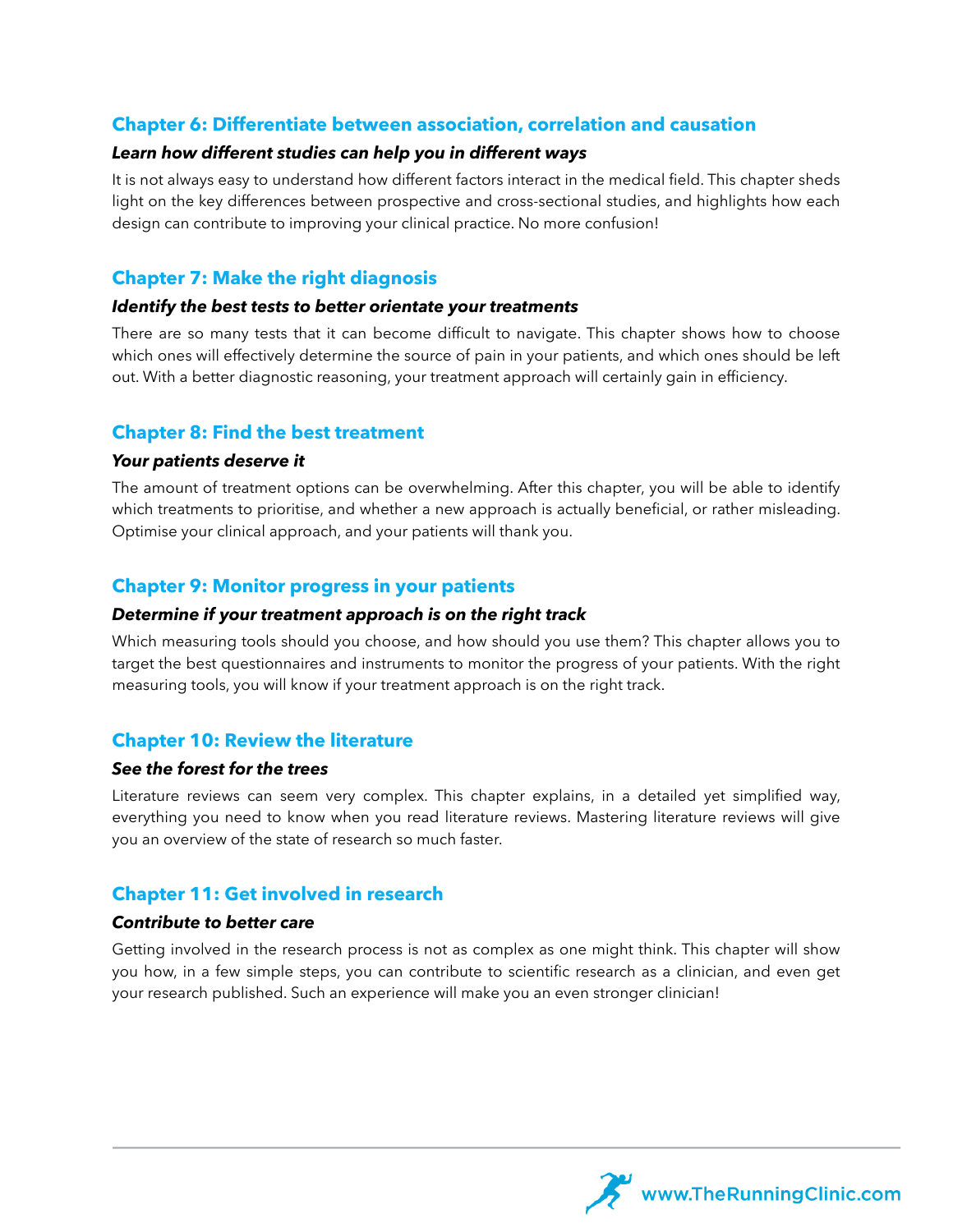## *Objectives and main elements of the course*

## **Chapter 1: Introduction**

#### *Objective*

• Understand the basic history and purpose of medical research and the fundamental principles of an evidence-based clinical practice

#### *Main elements*

- Landmark studies in the history and evolution of medical research
- Fundamental principles of an evidence-based clinical practice
- Importance of ethics in clinical research

## **Chapter 2: Find answers to your questions**

#### *Objectives*

- Understand what information is necessary to search the literature
- Design a Population-Intervention-Comparison-Outcome (PICO) question and a search strategy in PubMed
- Apply a search strategy to a clinical situation

#### *Main elements*

- PICO questions for diagnosis, treatment and follow-up situations
- Main search databases: PubMed, Embase, Cochrane, Pedro, CINAHL, SportDiscus, Google Scholar
- Search strategies, keywords and boolean operators (e.g. AND/OR/NOT/\*) and combining complementary searches
- Tools to access the full-text version of scientific articles (e.g. PubMed, ResearchGate, Unpaywall)

## **Chapter 3: Read like an expert**

#### *Objectives*

- Understand the structure and main components of a scientific article
- Know the main steps of the peer-review process
- Differentiate reputable and predatory journals

- Structure of a scientific article: introduction, objectives, hypotheses, methods (inclusion and exclusion criteria, ethics, procedures, statistical analyses), results, discussion, conclusion, supplemental material, tables, figures, graphs
- Methods to identify which journals can be trusted, and to avoid predatory journals

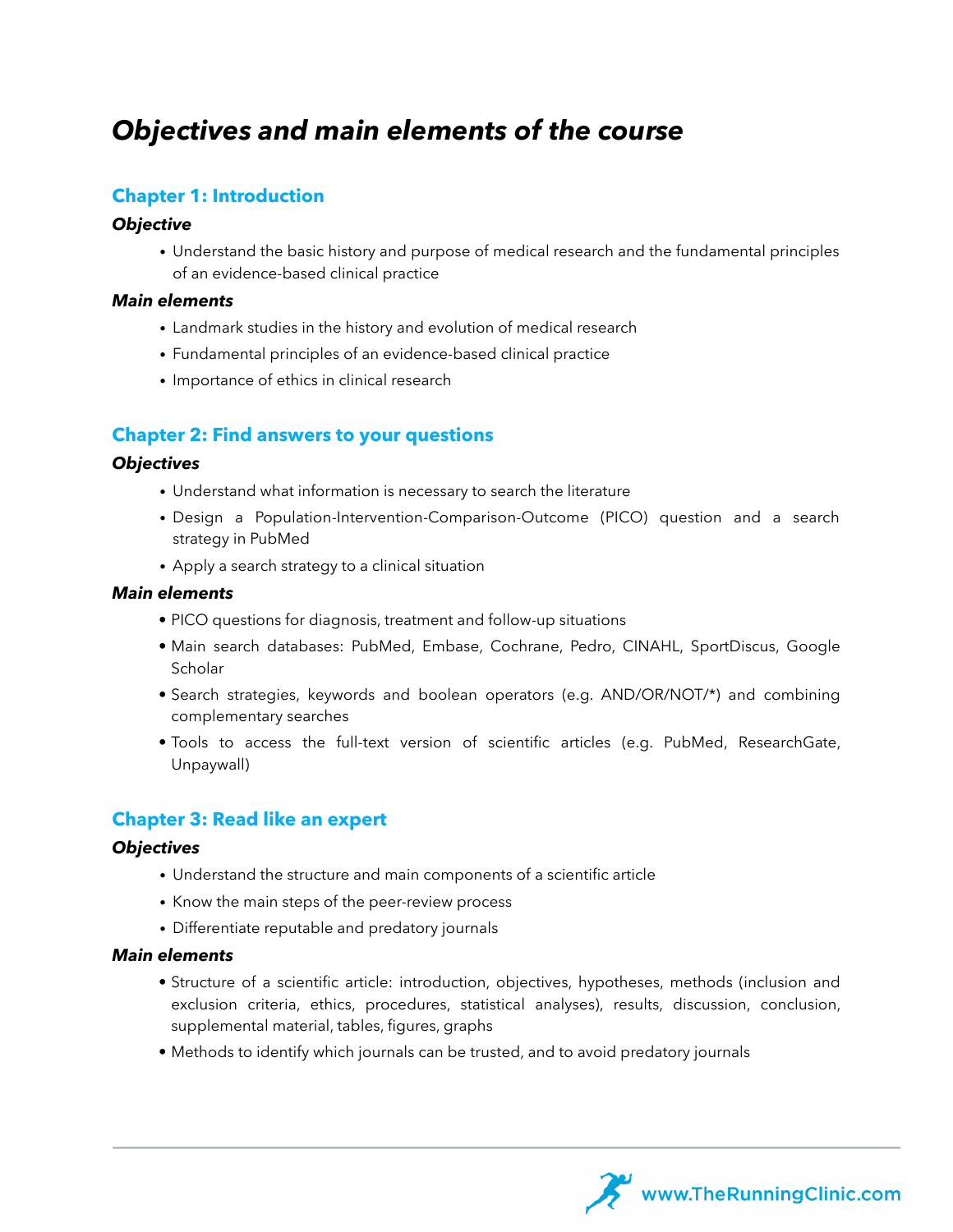## **Chapter 4: Understand the evidence**

#### *Objectives*

- Master the different levels of evidence in medical research
- Interpret results from multiple study designs, and differentiate how they inform clinical practice
- Understand which behaviours should be preferred for optimal critical thinking about evidence

#### *Main elements*

- Oxford levels of evidence 1-5, with examples of different articles: expert opinion (editorial or viewpoint), case study, case series, randomised controlled trial, systematic review with or without meta-analysis, consensus statement
- Differences between experimental designs: qualitative, quantitative, cross-sectional, cohort, prospective, retrospective, pilot and Delphi studies, and surveys

## **Chapter 5: Avoid the traps**

#### *Objective*

• Assess the internal and external validity of a scientific article

#### *Main elements*

- Internal and external validity, and their respective utility
- Risk of bias
- Statistical and clinical significance, and their respective utility

#### **Chapter 6: Differentiate between association, correlation and causation**

## *Objectives*

- Differentiate between causation and correlation
- Distinguish and understand the structure, content and implications of a cross-sectional study and a prospective study
- Explore measures of association between variables and their clinical implications by analysing a scientific article

- Different relationships between variables, and measures of association or correlation: odds ratio, relative risk, risk ratio, survival analysis, correlation coefficient and confidence interval
- Factors that show an association, in a cross-sectional study
- Conditions to establish a causation, in a prospective study

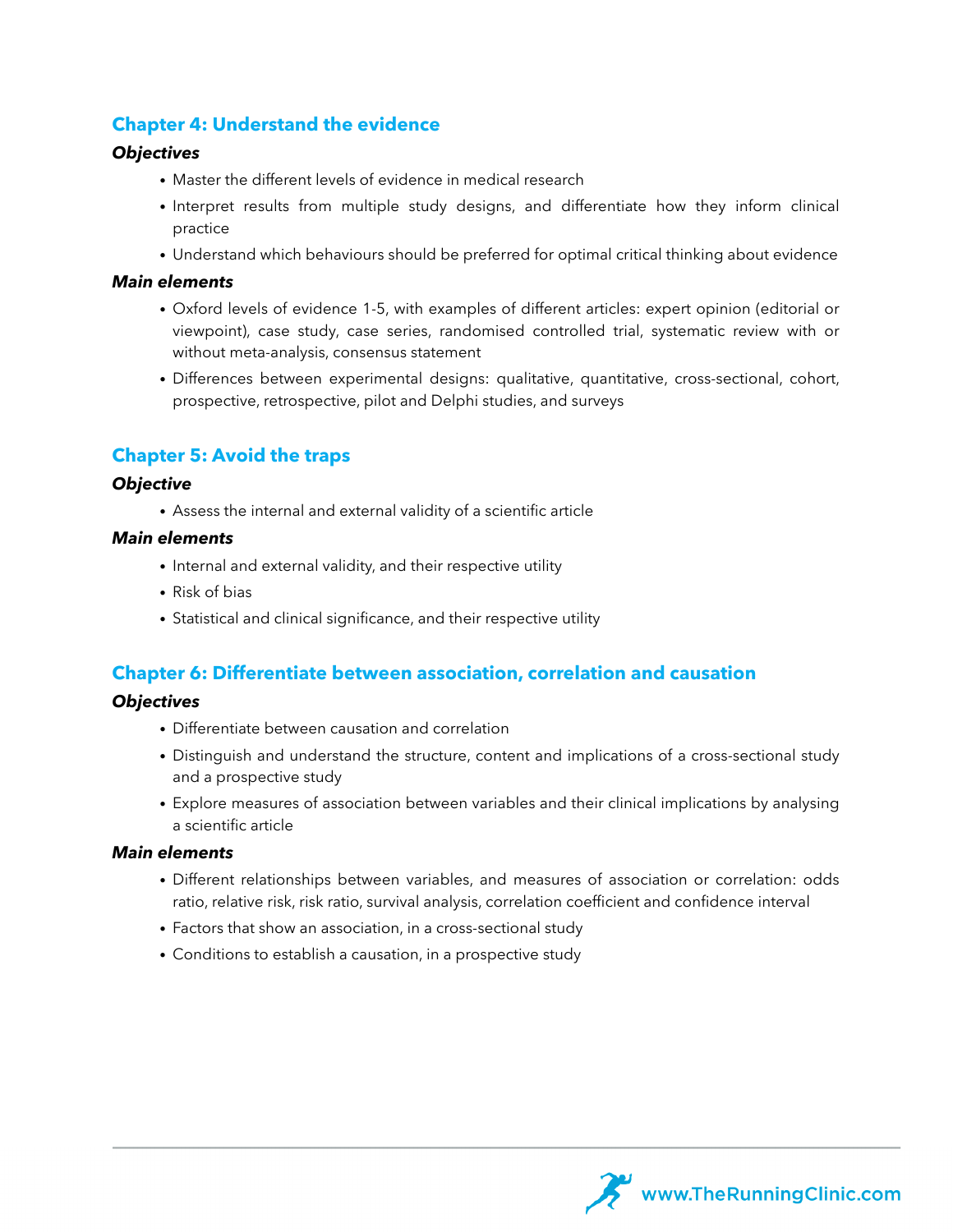## **Chapter 7: Make the right diagnosis**

#### *Objectives*

- Understand what diagnostic tests are better based on their psychometric properties
- Elaborate a diagnostic clinical decision-making process based on different tests
- Understand the structure, content and implications of a diagnostic study by analysing a scientific article

#### *Main elements*

- Difference between validity and reliability, and their respective utility
- Difference between sensitivity and specificity, and their respective utility
- Main concepts used in studies on diagnostic tests: gold standard, agreement between assessors, intra- and inter-assessor reliability, Kappa coefficient, intra-class coefficient, sensitivity (SNOUT), specificity (SPIN), positive and negative likelihood ratios, positive and negative predictive values, and diagnostic clusters

## **Chapter 8: Find the best treatment**

#### *Objectives*

- Understand the hierarchy of evidence for intervention studies, and the clinical implications of each design
- Know the elements of an intervention study that reduce its risk of bias
- Understand the structure, content and implications of a randomised controlled trial by analysing a scientific article

- Pros and cons of case series, cohort studies and randomised controlled trials
- Benefits of randomisation and (single, double or triple) blinding
- Outcome measures of intervention studies: P value, confidence interval and effect size
- Main statistical measures of intervention studies: paired t test and analyses of variance (ANOVA) and covariance (ANCOVA)
- Main concepts used in intervention studies: CONSORT checklist, experimental and quasiexperimental study, blinding, dropout rate, post-hoc test, group, time and interaction effects, and pre-registration of protocol